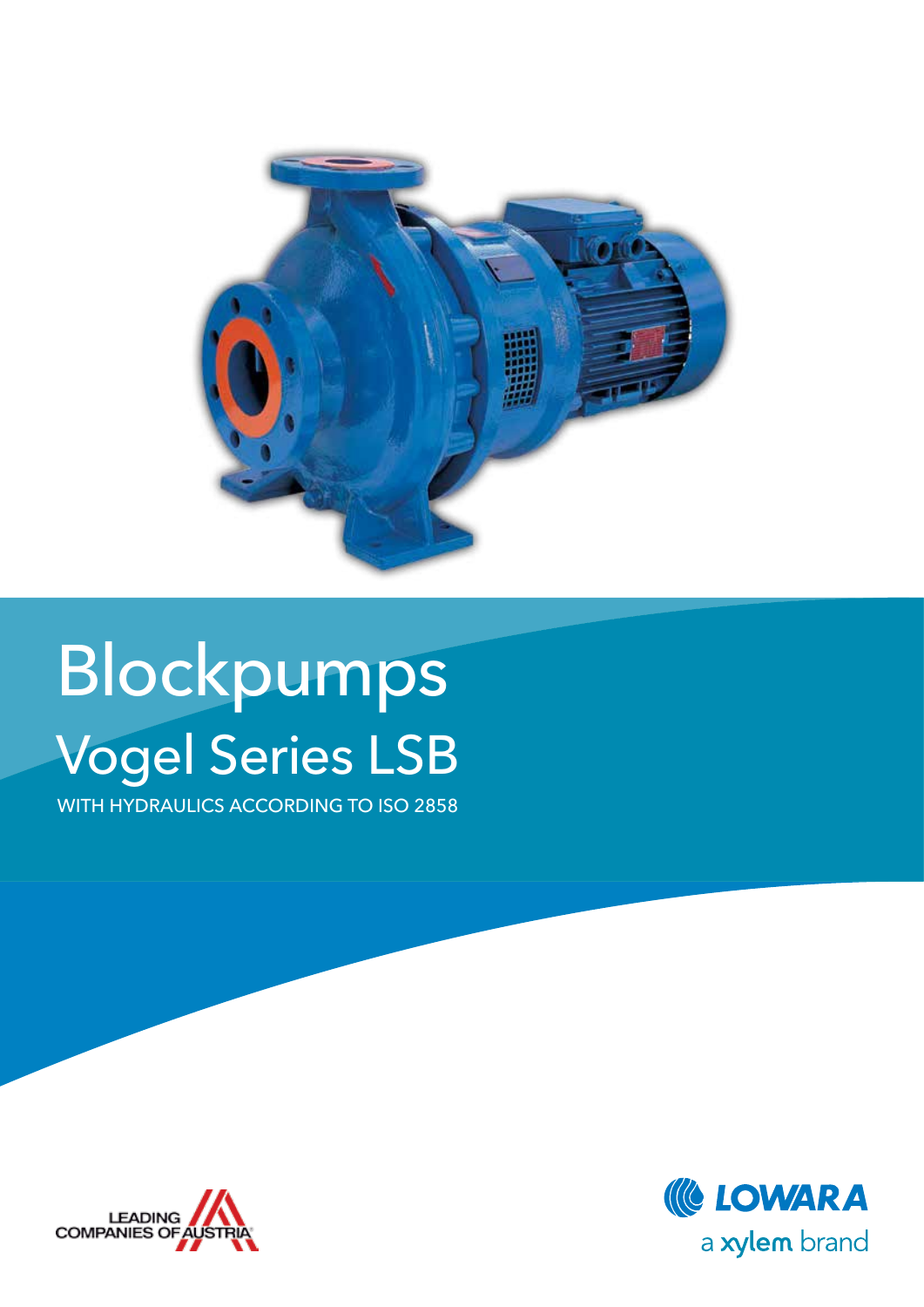## Technical Data

#### Performance:

- o Capacity up to 450m<sup>3</sup>/h (1540USgpm)
- 
- o Head up to 150m (280feet) <sup>m</sup> Speed up to 2950/3550rpm
- Pump Sizes:
- $\circ$  DN 25 up to DN 150 (1" up to 6") discharge

#### Temperature:

 $\circ$  -40°C up to +140°C (-40°F up to +284°F)

#### Casing Pressure

- o 16bar (235psig) Pump sizes 50-32-315, 65-40-315, 80-50-315 up to 25bar (363psig)
- o Volute casing pumps for higher capacities, pump sizes up to DN 600 (24'') and capacities up to 4600m3/h (20250 USgpm) refer to design LS.

#### Motors:

o Standard IEC TEFC electric motors, design B 5 power range 2950rpm up to 37kW and 1450rpm up to 30kW protection IP 55, insulation class F

#### Liquids:

- o Clean and slightly contaminated fluids (without bigger solids)
- o Cold and hot water
- $\Omega$  Condensate and desalinated water
- o Oil, brine, caustics and acids
- $O$  Suspensions

#### Materials:

- $\circ$  Ductile iron 0.7043
- o Stainless steel 1.4408
- o Duplex 1.4517



Model LSB is a horizontal block pump based on hydraulics according to ISO 2858 / EN 22858 (from model LSN) with close coupled TEFC motor according to IEC design B 5.

#### Applications:

- $\circ$  Water supply and water treatment
- o Cooling water supply
- $\Omega$  Hot water circulation
- o District heating
- o General industry
- o Food and beverage industry
- $\circ$  Filter systems, ultra filtration
- o Coolant filtration
- $\circ$  Parts washing machines
- o Galvanisation and painting systems

Frame mounted version, model LSN refer to separate brochure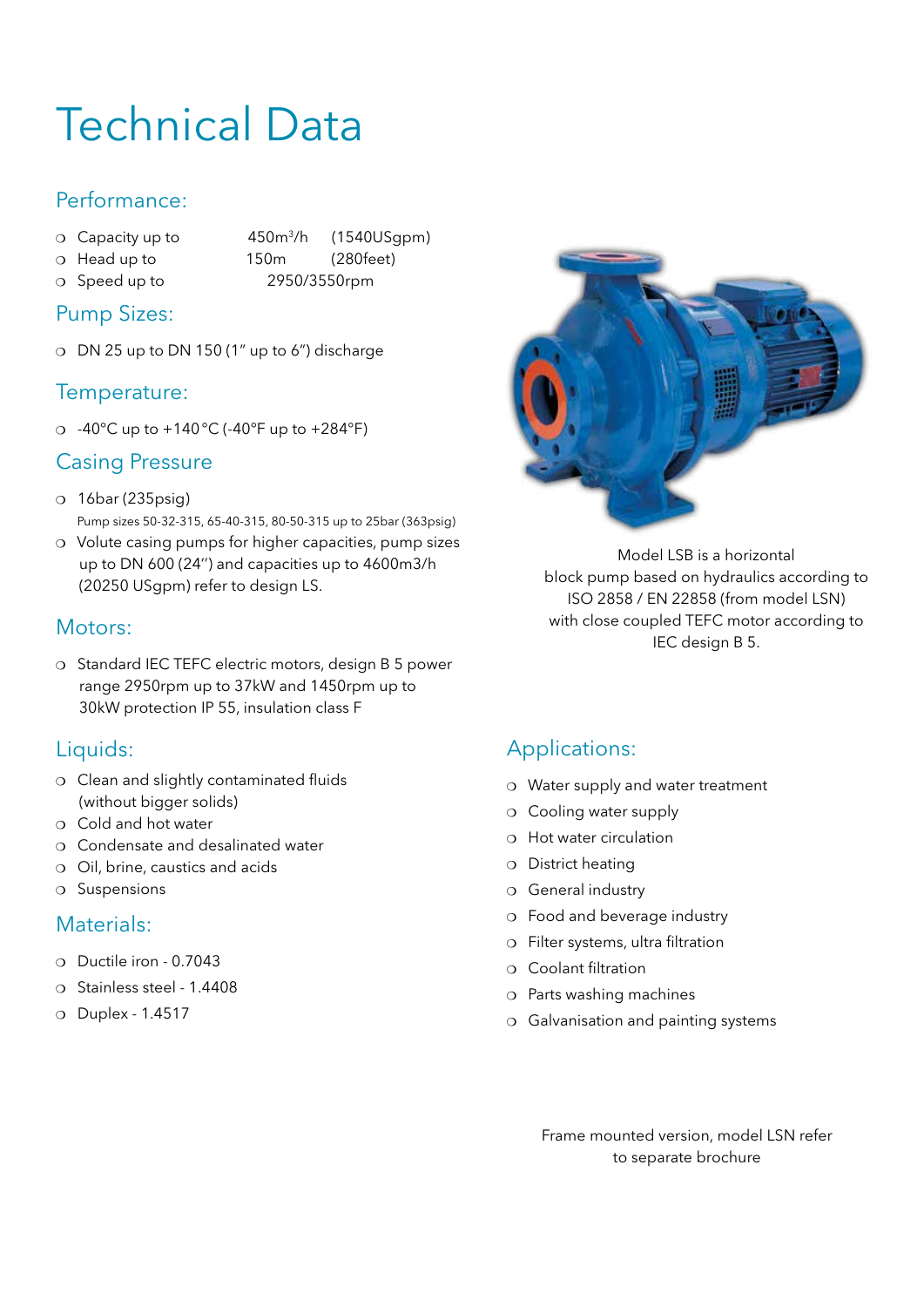

#### Performance 2950rpm, 50Hz / 3550rpm, 60Hz

#### Performance 1450rpm, 50Hz / 1750rpm, 60Hz

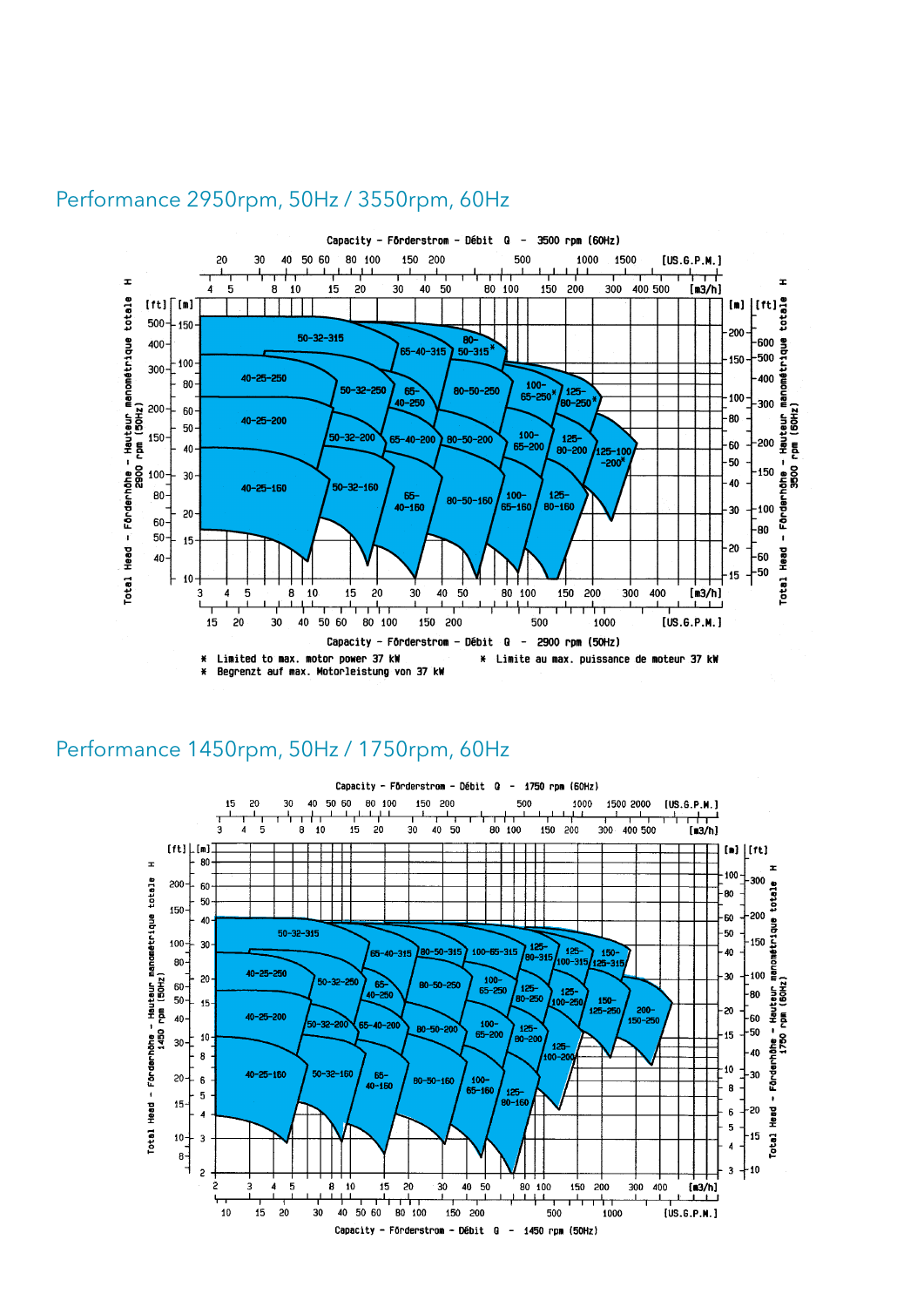## Cyclone Seal Chamber

- $\circ$  The patented design of the cyclone seal chamber improves the life time of the mechanical seal.
- o Spiral grooves in the big conical seal chamber avoid contamination of sealing environment by solids.
- o Enlarged clearance and big volume improve cooling and lubrication of the mechanical seal.
- o The self venting design prevents the accummulation of gas (vapor) in the sealing environment.
- o Seal chamber installation dimensions in accordance with ISO 3096 / EN 12756

## Shaft Sealing

- $\Omega$  The correct seal selection is essential for the life time of the mechanical seal. The flexible sealing system allows seal selection according to customer requirements for individual seal designs and seal brands.
- o Standard seal chamber with installation dimensions according to ISO 3096 (EN 12756) combined with the features of the cyclone seal chamber design.
- o Optional mechanical seals with Quench..





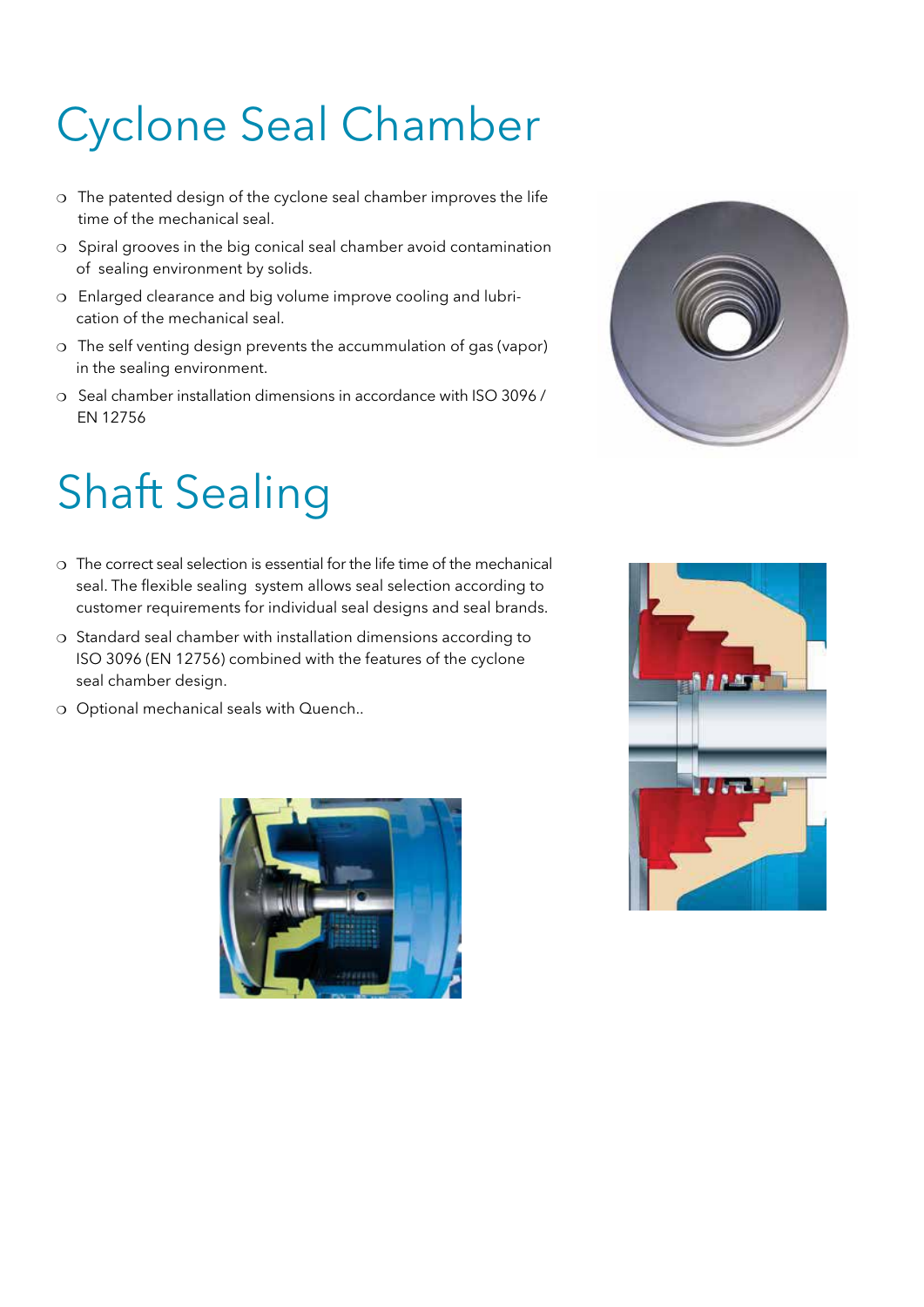## Compact Design

- o Simplyfies installation, lower installation costs.
- o No alignment of pump unit required.
- o Stub shaft made of Duplex (1.4462) and motor adapters for standard IEC motors design B 5.
- o Dimensions of block version reduced by 30% compared with frame mounted pumps.
- o Ideal for OEMs or installation under space limited site conditions.



### **Motors**

- o Standard IEC TEFC motors
- o Design B 5
- o Voltage / Frequency
	- $-380-415V/50Hz$
	- $-460V / 60Hz$
- o Protection IP 55
- o Insulation class F (temperature according to B)
- o Standard motors for operation with frequency inverters and HYDROVAR.

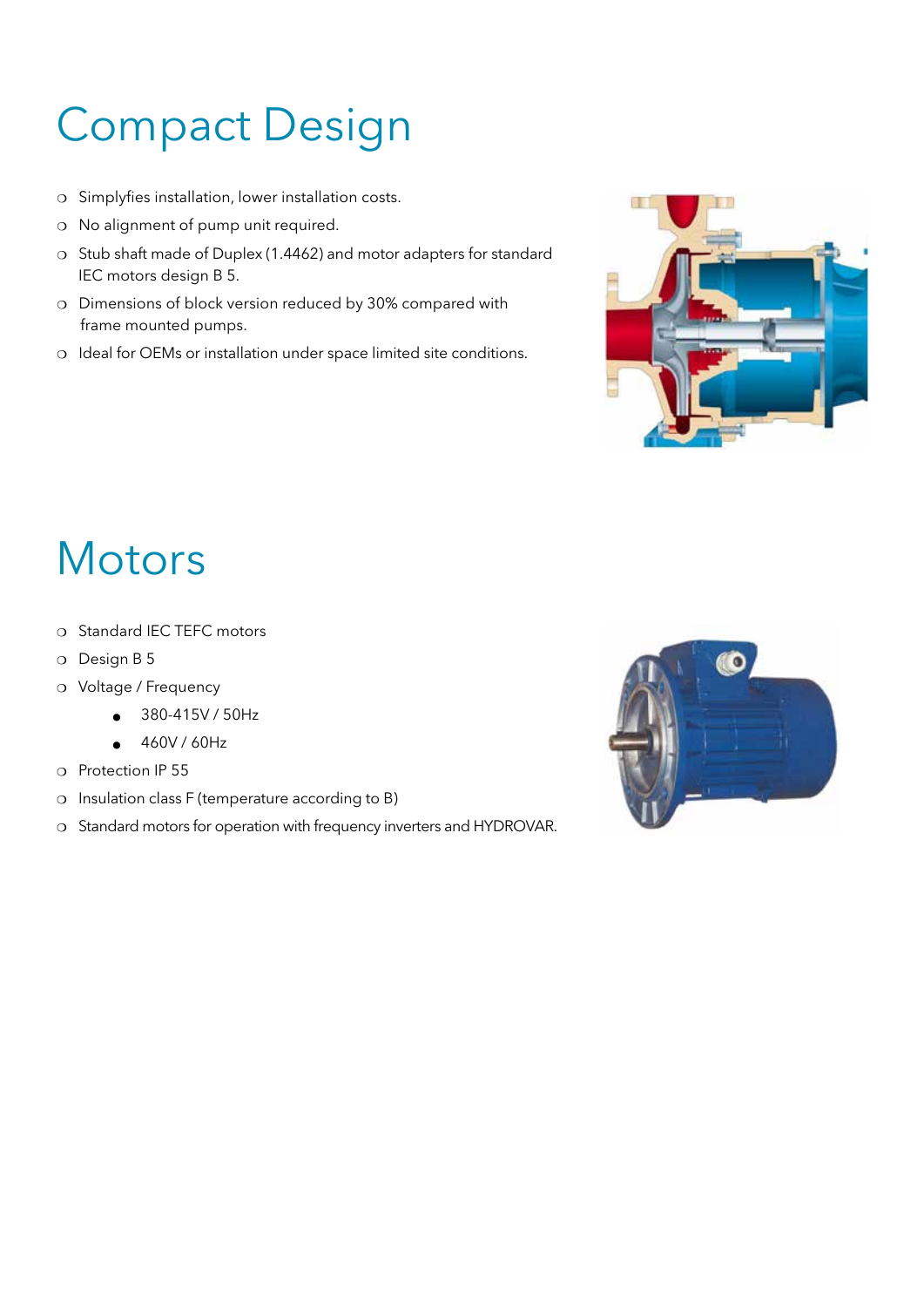#### Heavy Duty Casing

- Casted heavy duty, foot supported design provides maximum resistance against pipe loads
- Minimum 3mm corrosion allowance maximizes pump life
- Standard 3/8"-NPT casing drain for safe and simple maintenance
- <sup>l</sup> ISO 2858 dimensions for easy installation in all systems and interchangeability

C

#### Impeller

- Precision cast, enclosed impeller design for maximum performance and low NPSH
- <sup>l</sup> Back vanes or balance holes reduce axial thrust and seal pressures for extended seal and motor life
- Key driven to secure maximum reliability
- Optional wear rings renew pump performance and extend pump life

*Corresponds to ISO 5199 and ISO 2858 for maximum reliability and easy installation. Superior hydraulic design for maximum performance and extended mechancial reliability.*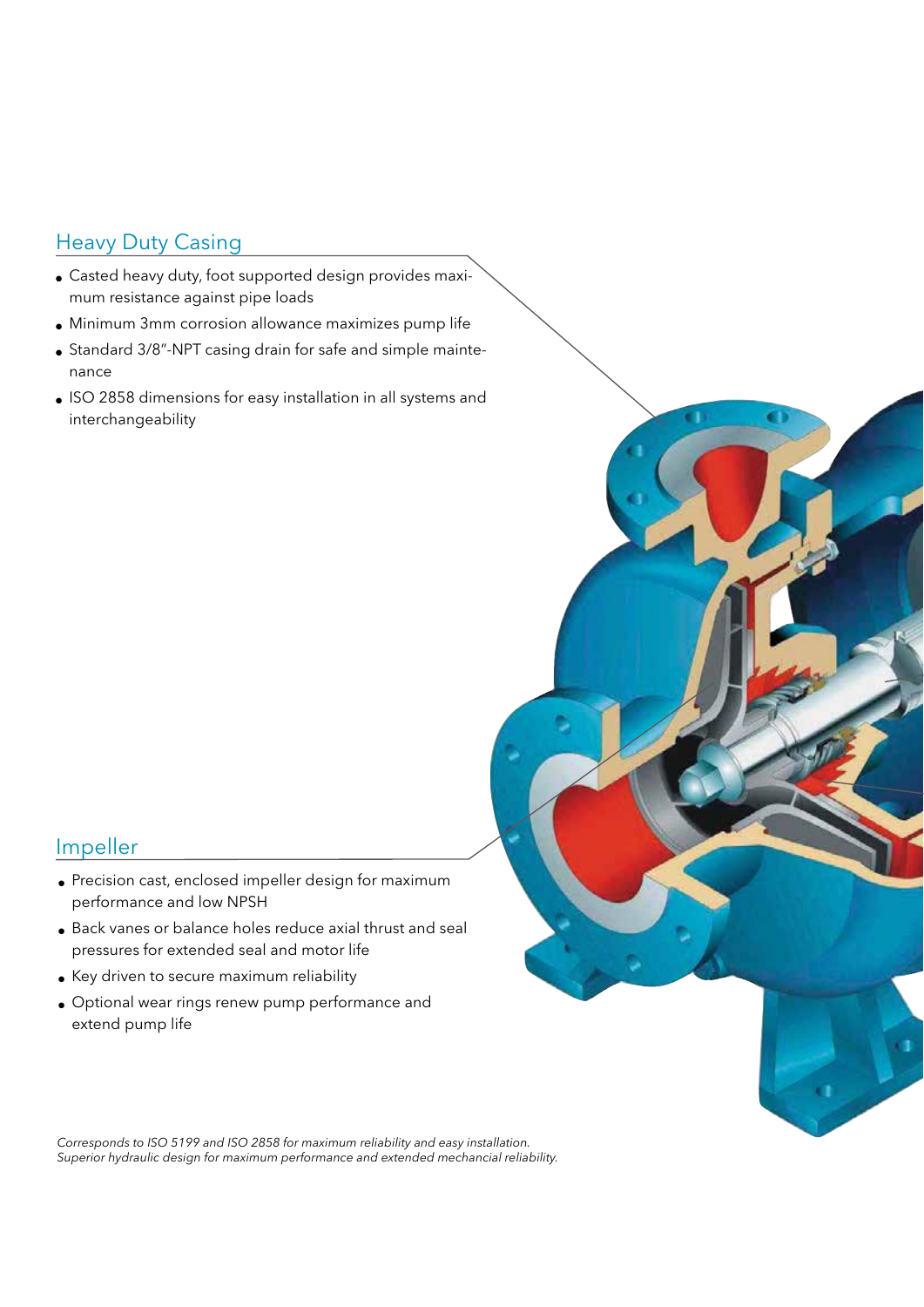### Standard design with improved reliability

#### Motor Adapter

- Precision machined fits maintain alignment between pump end and motor eliminating costly pre-alignment during installation
- Couplings and baseplates are not required, thus reducing capital costs
- Compact, space saving arrangement ideal for OEMs or space constrained installations
- **.** Motor connection for standard IEC (B5) motors

#### Stub Shaft

- Stub shaft directly mounted on motor shaft, rigid one piece design for optimized radial run out
- Standard Duplex SS (1.4462) construction for maximum corrosion resistance

#### Engineered Seal Chamber

- Patented cyclone seal chamber keeps solids and vapors out of the seal area for extended seal life
- Tapered bore design enhances lubrication and cooling of seal faces often eliminating the need for external flush connections
- **Mechanical seal according to EN 12756,** design U, version K (former DN 24960,  $L_{1k}$ )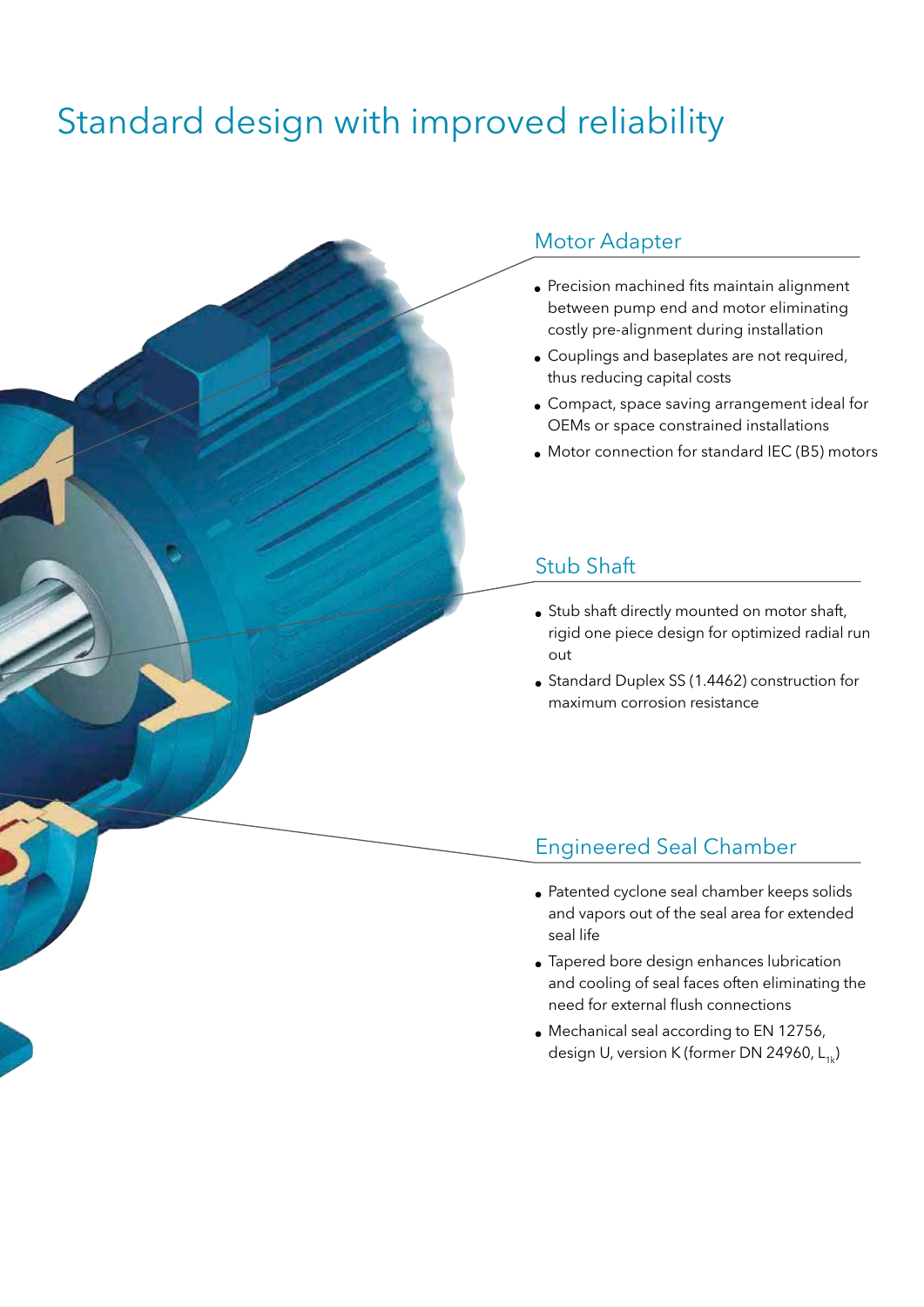### Part and Material List



| <b>Item</b><br><b>Number</b> | <b>Part Name</b>     | Ductile Iron (NL)         | <b>DI/316ss (VL)</b> | 316ss (VV) | <b>Duplex SS</b><br>(WW) |
|------------------------------|----------------------|---------------------------|----------------------|------------|--------------------------|
| 102V                         | Casing               | Ductile Iron              |                      | 316ss      | Duplex SS                |
| 161                          | Seal Chamber         | Ductile Iron              |                      | 316ss      | Duplex SS                |
| 210                          | Stub Shaft           | Duplex 1.4462             |                      |            |                          |
| 230                          | Impeller             | Cast Iron                 | 316ss                |            | Duplex SS                |
| 344                          | Motor Lantern        | Ductile Iron (0.7043)     |                      |            |                          |
| 400                          | Casing Gasket        | Non-Asbestos Aramid Fiber |                      |            |                          |
| 527                          | Fixing Ring          | Duplex SS (1.4462)        |                      |            |                          |
| 912.11                       | Casing Drain Plug    | 316ss                     |                      |            |                          |
| 912.21                       | O-ring, Impeller Nut | Teflon                    |                      |            |                          |
| 922                          | Impeller Nut         | Duplex SS                 |                      |            |                          |
| 940.31                       | Impeller Key         | Duplex SS (1.4517)        |                      |            |                          |

#### Cast Material Specifications

|                        |                  | <b>Equivalent Materials</b> |                   |  |
|------------------------|------------------|-----------------------------|-------------------|--|
| Cast material          | Standard         | <b>DIN</b>                  | <b>ASTM</b>       |  |
| Cast Iron              | $EN-GJL-250$     | 0.6025                      | A48 class 35B     |  |
| Ductile Iron           | EN-GJS-400-18-LT | 0.7043                      | A536 Gr. 60-40-18 |  |
| <b>Stainless Steel</b> | 1.4408           | 1.4408                      | A743 CF8M         |  |
| Duplex SS              | 1.4517           | 1.4517                      | A744 CD4MCu       |  |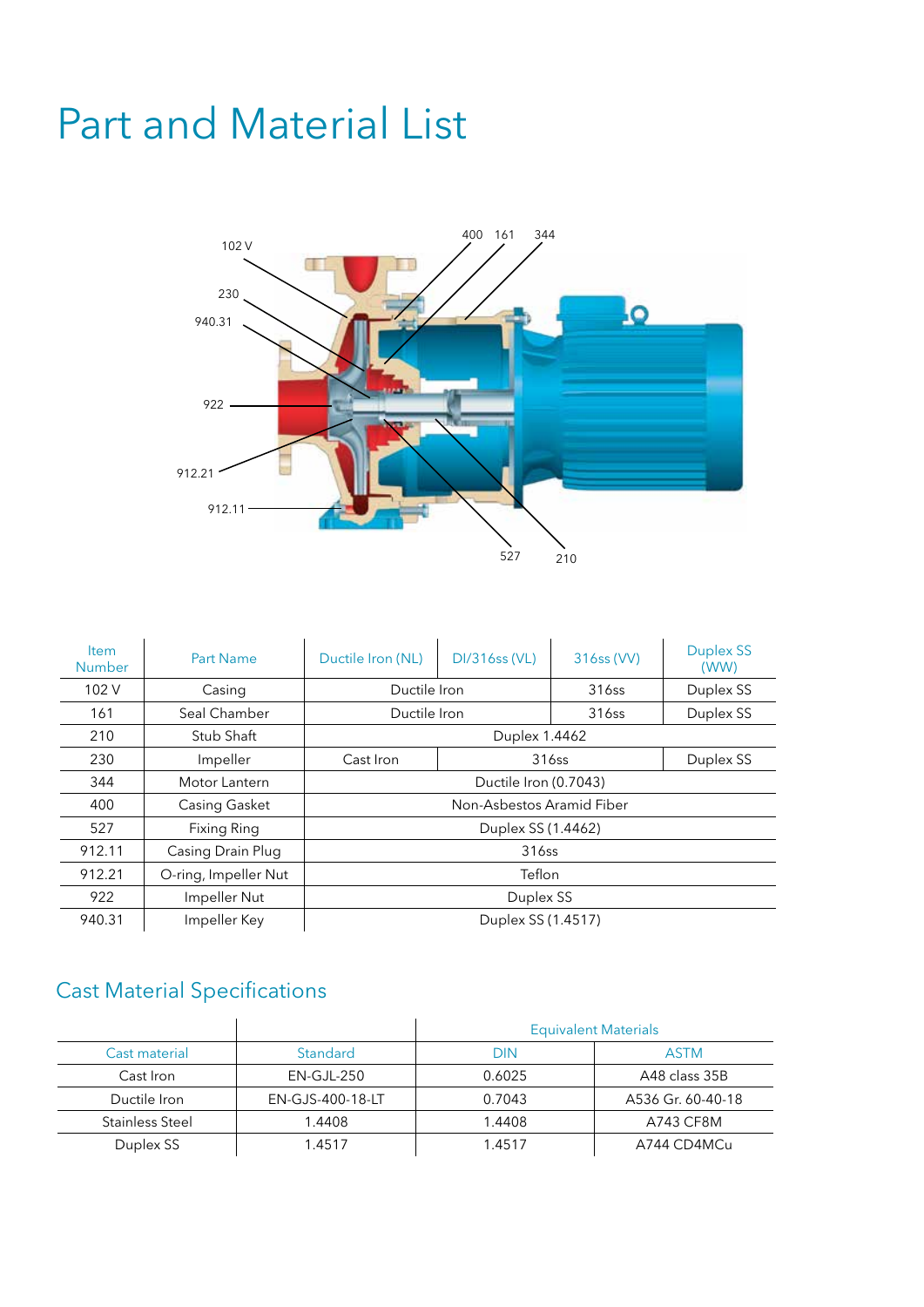## LSB and HYDROVAR

#### Pumping System Solutions

By optimizing the pump performance according to system demand high potential of savings are achievable.

- o Energy savings up to 70%.
- o Increasing reliability and improved life time due to con trolled operating conditions avoid dry run, head losses and cavitation.
- o Reduced hydraulic forces improve bearing and mechanical seal life time.
- $\circ$  Lower installation costs due to elimination of control valves as well as panels and controllers.

#### Advantages

- o Patented microprocessor based pump controller for variable speed operation, specifically developed for pump operation.
- o Easy start up, without programming, simplyfies installation.
- o Hydrovar Smart: Hydrovar function and features without power limitation, combination with all standard frequency inverters possible.



#### Operating Options









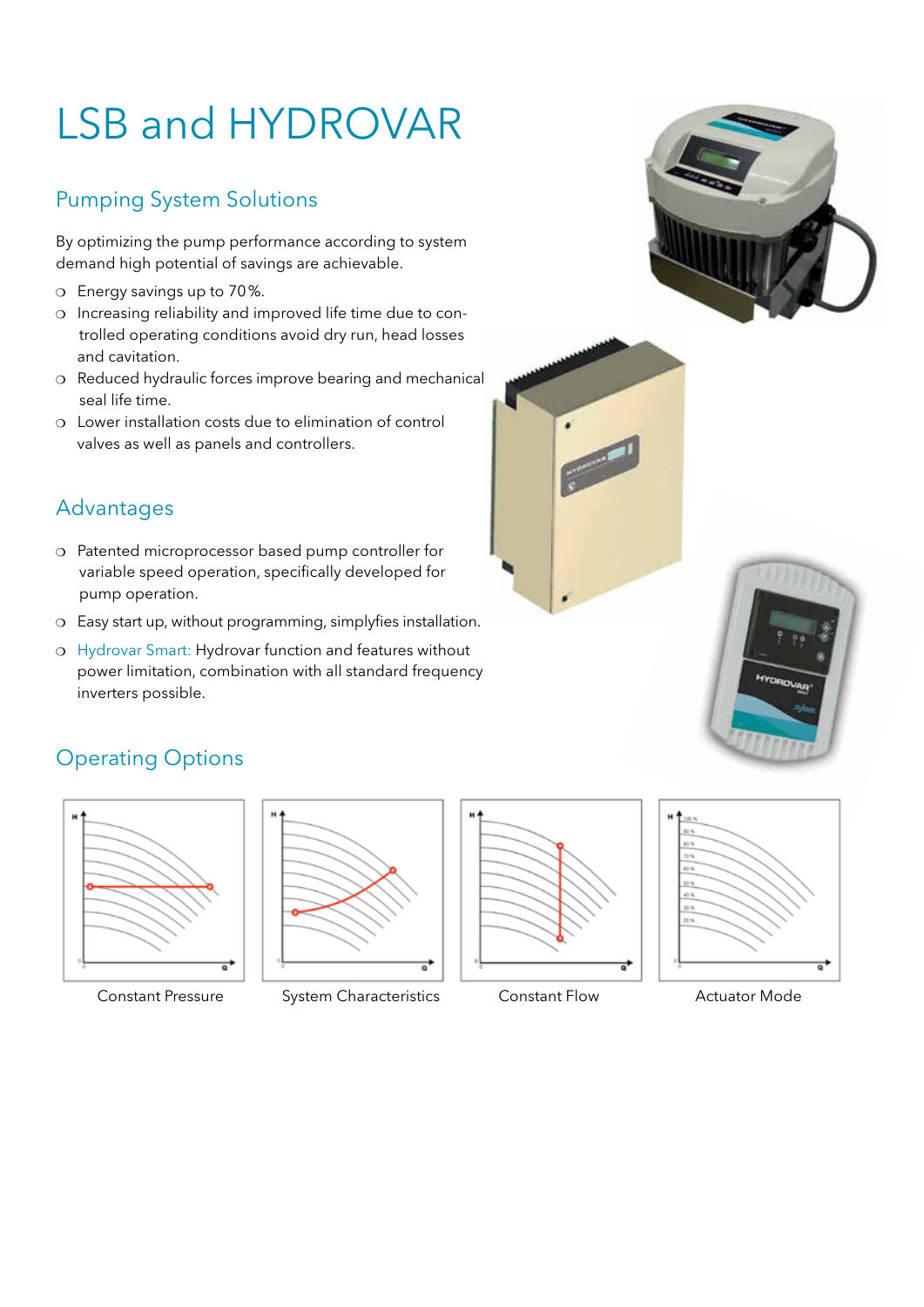#### Controller Mode "Normal"



At controller mode "normal" the operating frequency increases in case of decreasing signal measuring.



#### Controller Mode "Invers"

At controller mode "invers" the operating frequency decreases in case of decreasing signal measuring.

For more detailed information of HYDROVAR refer to separate brochure.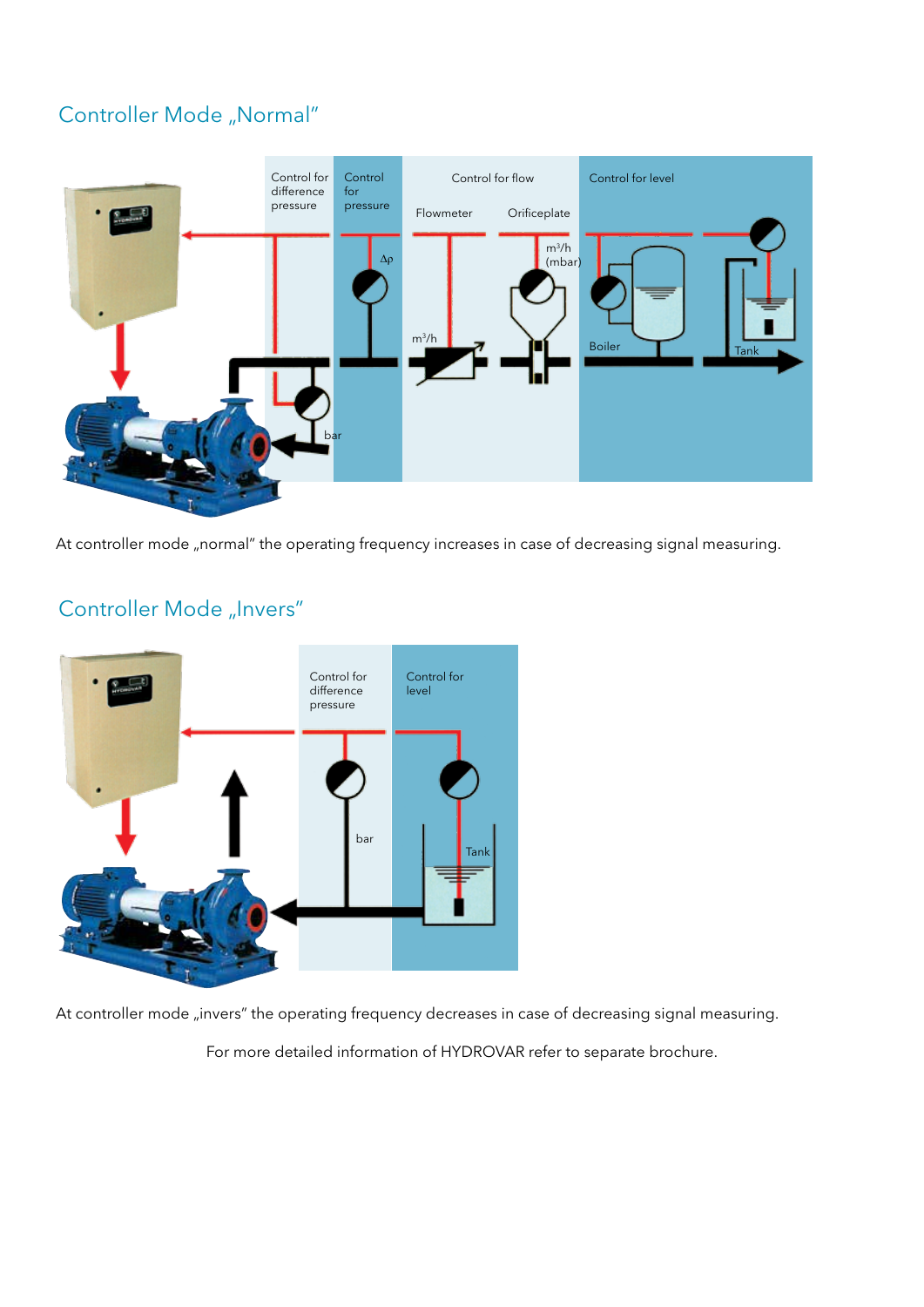### Program Extension

#### Volute Casing Pumps LSN

- o Frame mounted pumps according to ISO 2858 and ISO 5199
- $\circ$  Pump sizes DN 25 up to DN 150 (1"-6")
- o Temperatures up to 180oC (350oF)
- o Refer to separate brochure

#### Volute Casing Pumps - Design LS

- o Extended performance range to model LSN, pump sizes up to DN 600 (24")
- o Capacities up to 4600 m<sup>3</sup>/h (20250USqpm)
- o Refer to separate brochure